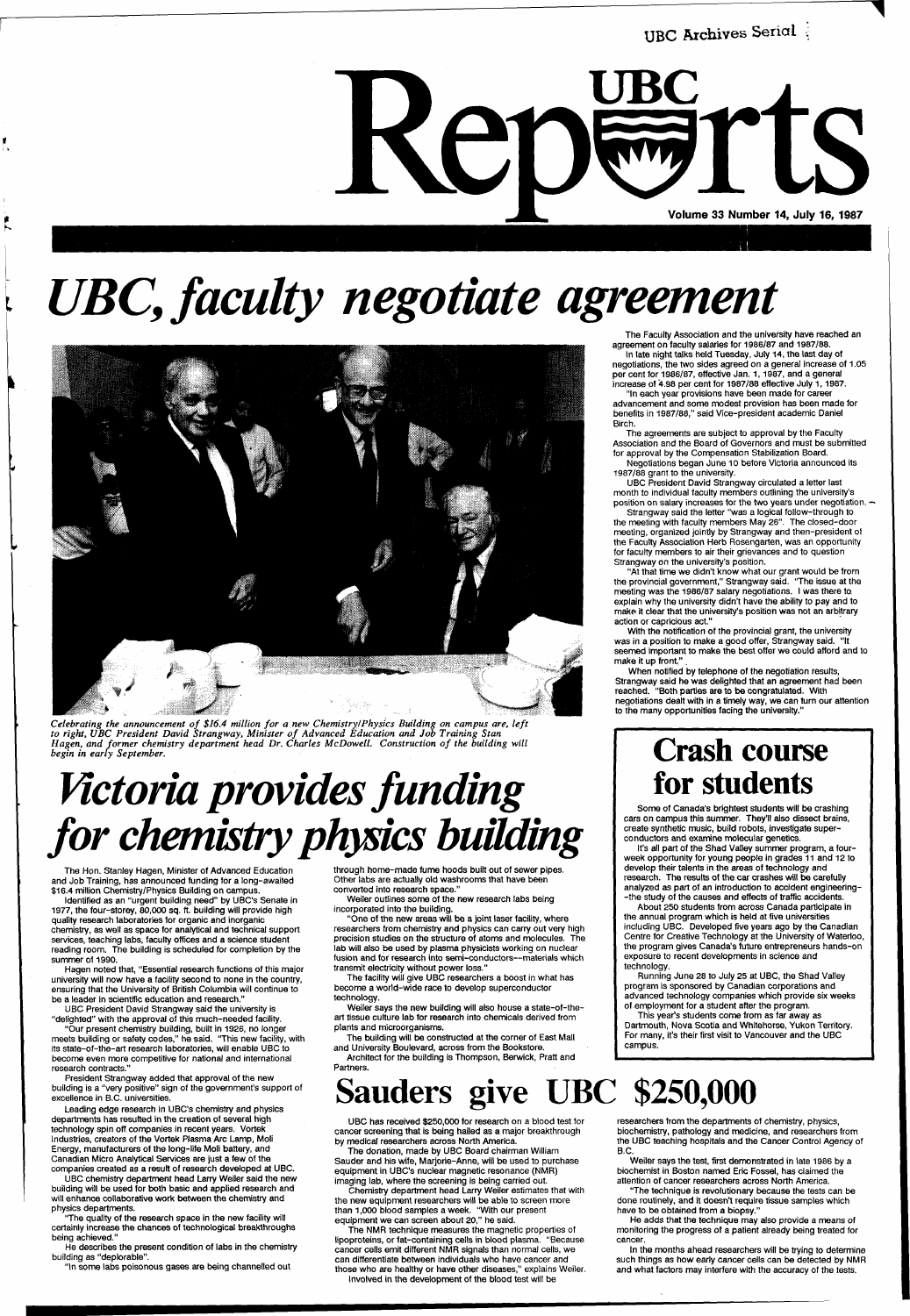# **Research project uncovers 18th century scandal**

#### by David Morton

In the words of one critic, The Love of a Prince has it all—romance, a seedy scenario, passion, betrayal and manipulation. But you won't find it playing at your local movie theatre.

 $\mathcal{L} = \mathcal{L}$ 

The Love of a Prince, written by Dr. Larry Bongie, head of UBC's French Department is a well-written, solidly researched account of Bonnie Prince Charlie's amorous adventures in France.

It is based on a series of love letters written by a hitherto unknown lover of Bonnie Prince Charlie's, his cousin Louise, Princesse de Rohan. The letters also contain the revelation that the Prince had a son by Louise, though it died a year after birth.

Bonnie Prince Charlie was living in France at the time, after his unsuccessful attempt to regain the British throne and his daring escape from Scotland.

Pieced together, the letters render a moving tableau of the affair, albeit a one-sided tableau. The Prince's letters were destroyed by Louise on his instructions.

Bongie begrudgingly admits his book has romantic appeal (he has recently had a London enquiry about turning it into a play), although he was reluctant to enter the historical romance genre. His real intention was simply to throw new light on the wellstudied figure of Bonnie Prince Charlie. Celebrated in song and legend, he emerges from Bongie's book as a cruel, almost amoral character.

The Love of a Prince is a departure for Bongie, who is a recent recipient of a Senior Killam Research Prize. He is known as a dixhuitiemiste, one who studies the literature,

history and philosophy of 18th-century France. His contributions to 18th-century French studies resulted, in 1983, in the French government's naming him an Officier de I'Ordre des Palmes Academiques.

"It is a fascinating time in French history" he says. "The literary perspective was all important, then. Enlightenment authors were

> <u> La Berne</u> n mars s **THE REAL**

great communicators who wrote works of history, philosophy or political science, to

please as much as to instruct."

Bongie's research takes him to archives all over Europe. In France, he is a regular at the National Archives, where he combs through mounds of 18th-century documents. He has much of this material reproduced in microfilm



*Dr. Larry Bongie uncovered a rare gem among the stacks of 18th-century French manuscripts he pours over. His latest book is about a secret love affair between Bonnie Prince Charlie and his French cousin.* 

for closer study at home.

"I like to discover something new about an author," says Bongie. "I dont mean a small fact--the proverbial laundry list--that might at best make an interesting footnote about someone's life. I mean something that changes the thinking about that author and his times."

In 1977, Bongie, was researching a book in Windsor's Royal Archives when he discovered the love letters—all 95 of them—that became the basis of The Love of a Prince.

At first, they were a mystery. They were unsigned, undated and in a "hopeless jumble." Working like a detective, Bongie not only discovered who the sender and recipient were, he pieced the letters together and uncovered the hidden story.

The 22-year-old princess is so obsessed with her passion that she caters to every fancy of Bonnie Prince Charlie. At his insistence, she even brings their romantic interludes into her husband's house in Paris. And together, they plot to disguise their "love child" as her husband's.

The Prince soon turns jealous and spurns her passionate advances. The letters end abruptly with Louise still pleading her love. Charlie denies he was ever in love with her and resolutely takes a new lover.

The Prince's final years are not kind to him. He becomes an abusive drunkard rejected by the French court that once revered him as a hero.

Bongie concludes he is a tragic figure, who, "having botched his epic and outlived his tragedy...finally abandoned his ultimately meaningless role in life's novel of the absurd."

# *UBC gets \$5 million in provincial grants*

#### by Lorie Chortyk

Funds allocated to UBC under the provincial government's Fund for Excellence in Education will enable the university to strengthen programs in biotechnology, computer systems, Pacific Rim studies and other priority areas in 1987/88.

UBC received \$5,060,000 to fund special initiatives in integrated computer systems research, forestry, Pacific Rim studies, the engineering physics project clinic, film studies, atmospheric sciences, audiology and speech sciences, occupational and physiotherapy, and arts administration. Funds were also provided to upgrade campus information systems and to offset library acquisition and equipment costs.

In addition to money for new proposals, \$2,473,000 in renewal funding was provided for programs in biotechnology, international business and finance, and North Asian legal studies.

Vice-president academic Daniel Birch said the allocations strongly reflect priorities put forth to government by the university. "Ministry officials consulted with us frequently about our long-term goals and priorities before the allocations were approved."

He added that although the university's highest priority is adequate funding of its base operating budget, UBC is pleased about the assurances of long-term funding being made through the Fund for Excellence.

### **Conferences set**

Professor Brian Turrell has been named new head of the Physics department. A UBC Killam Senior Fellow in 1986, Turrell joined the university as assistant professor in 1964, leaving a post at Sussex University, England. He stepped into his new departmental position July 1.

Forest experts from Europe and North America will analyse the effects of air pollution and acid rain on trees and plants at a conference at UBC July 27 - 31. Delegates to the conference, sponsored by the International Union of Forest Research Organizations, will discuss the impact of changes in the earth's atmosphere during the past 50 years on the world's forests. The conference, 'The Growth of Woody Plants in a Changing Chemical and Physical Environment," will take place at MacMillan Hall.

As many as 500 wine connoisseurs have chosen UBC to host their international conference, the first in Canada. Members of the Society of Wine Educators, the people who teach wine making and tasting, industry experts, retailers and marketers will bring wines from all over the world for special tastings. They'll also discuss the history and methods of production of wines from France, Germany, Italy, Portugal, Spain, California, South Africa and India. The conference takes place August 6 - 10 at the Student Union Building.

"The fund provides start-up costs for special initiatives, but the government has also made a commitment to provide on-going funding for each of the academic programs through our base operating budget."

The largest of the first-time allocations, \$1,050,000, went to the Departments of Computer Science and Electrical and Mechanical Engineering for research into microelectronics and advanced computer systems.

The three departments have established a Centre for Integrated Computer Systems Research in the Faculty of Graduate Studies to develop technology in the areas of computer communications networks, robotics and telecontrol, remote sensing for resource management and computer vision. The

### **In Memoriam**

Prof. J. "Gil" Hooley, an honorary professor of chemistry, died last month at the age of 72. He had been a member of the chemistry department since 1942.

Born and raised in Kitsilano, Hooley attended UBC from 1930 to 36, earning undergraduate and graduate degrees in honors chemistry. The data he produced on the atomic weight of rubidium for his master's thesis is still being used today and is considered a classic piece of research in this field.

After earning his PhD from the Massachussetts Institute of Technology, Hooley joined Corning Glass Works in New York as a researcher. One of his most challenging projects at Corning was the construction of a giant telescope reflector for the Palomar Obervatory. In 1942 Hooley returned to Vancouver with his wife Agnes, an honors chemistry student he had met while doing graduate work at UBC, to take up a position in UBC's chemistry department. He served as chairman of the department from 1949-55. While at UBC Hooley carried out pioneering research in the areas of specific heat measurements and staging, in graphite compounds. In 1979 he received the prestigious Charles E. Pettinos Award, an international award made by the American Carbon Society.

Hooley was appointed an honorary professor of chemistry in 1980, a year after his retirement.

The chemistry department is establishing a trust fund in Prof. Hooley's memory for undergraduate scholarships and bursaries. For more information, contact Prof. Larry Weiler at 228-2471.

funding will be used to provide research space, equipment and personnel for the centre.

The university received \$845,000 for research into better forest harvesting and processing techniques, development of new forest products and marketing strategies, and forest regeneration.

Collaborating with the forestry faculty in these areas are researchers from the botany department and electrical, mechanical, bioresource and civil engineering.

The Faculty of Arts and the UBC library received \$320,000 to support five new faculty positions in Pacific Rim studies and to develop the library's Asian collections. The positions, which will be filled in the Departments of Political Science, Economics, Geography, Anthropology and Sociology and Asian Studies, will bring to UBC experts in Japanese domestic and international politics, the contemporary Japanese economy, the geography of Japan, contemporary Japanese society and culture, and Indonesian language.

The university also received \$225,000 to expand its film studies program, and \$157,000 for a master's program in arts administration. The program, which provides training for students interested in managing cultural organizations, is a joint venture of the Faculties of Arts and Commerce and will be offered as part of UBC's Master of Business Administration program.

A joint proposal from the Faculties of Arts and Science to establish a centre of excellence in atmospheric science was funded for \$300,000. The money will be used for new faculty and staff positions in the Departments of Geography and Oceanography. An undergraduate program will be implemented, focusing on such topics as the effect of a 'greenhouse' warming on natural resources, how urbanization and land clearance affect climate, the implications of climate changes on hazards such as coastal flooding, avalanches and storms, and other related areas of study. The Department of Physics and the Faculty of Applied Science received \$113,000 to support and expand the Engineering Physics Project Clinic. Fourth-year engineering physics students involved in the clinic tackle technical design problems submitted by industry. The Schools of Rehabilitation Medicine and Audiology and Speech Sciences received \$250,000 to expand their teaching and research programs. The expansion was requested in response to the growing demand across North America for trained graduates in physical therapy, audiology, occupational therapy and speech language pathology.

## **Turrell gets physics post**

As a condensed matter physicist, Turrell has been involved in basic research investigating the properties of magnetic materials. Over the past two years he has been working with devices known as superheated superconducting colloidal detectors which are being developed in the hopes of detecting small sub-atomic particles called WIMPS (weakly interacting massive particles). Many scientists believe that WIMPS hold the key to one of the cosmological puzzles ofthe universe—the "missing mass". They argue that only 10 per cent of the mass of the universe can be accounted for. So far, they say, the remaining 90 per cent is still "missing".

But it's not only astrophysicists who are interested in these devices. "The colloidal detectors are capable of detecting X-rays and gamma rays," says Turrell. "As we improve the technique, they may possibly have medical and industrial applications in the future."

The federal department of finance has appointed economics professor Dr. John Helliwell as the Clifford Clark Visiting

Economist., Helliwell will provide the department with advice on emerging economic issues and take part in policy development at the highest level.

Helliwell has held a wide variety of academic and professional appointments and has lectured and published widely in Canada and abroad on such areas as macroeconomics, international finance, taxation and monetary policy. He has served on private sector advisory committees to the government and was formerly chairman of the Economic Advisory Panel to the federal Minister of Finance.

Created in 1983, the Clifford Clark Visiting Economist post honors the late Dr. Clifford Clark who was deputy minister of finance from 1932 until 1952 and was responsible for developing the finance department into a central agency for economic policy-making.

 $\star$   $\star$   $\star$ 

Professor V. Setty Pendakur of the School of Community and Regional Planning has been elected the President of the Canadian Asian Studies Association for a two year term.

**2 UBC REPORTS July 16,1987**